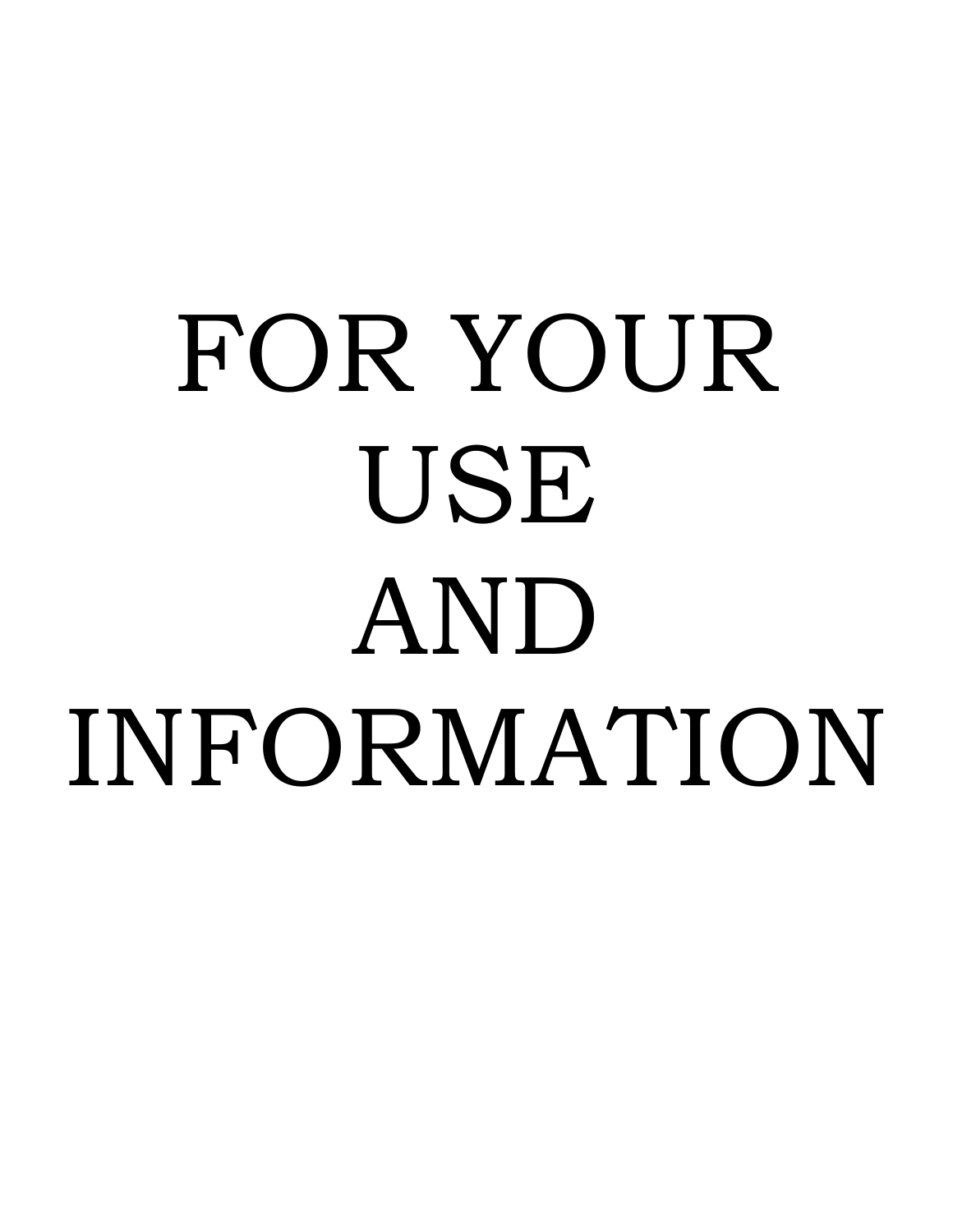### JUST KIDS OFFERS MONTHLY EFT AND CREDIT CARD DEDUCTIONS

Just Kids is pleased to offer monthly payment options with credit cards and automatic deductions from your bank account. We can deduct your tuition through your checking, savings account or credit card. We provide these options as a service to you, for convenience and ease.

EZ-EFT deductions can be authorized for regular monthly payment. The procedures outlined below are in place to insure the security of your funds and accuracy of the deductions.

#### **DEDUCTION PROCEDURES :**

- 1. Complete a EZ-EFT authorization form with your registration or check the option for automatic deduction on the payment page when you register on-line.
- 2. Credit Card / EFT deductions are routinely processed on the 15th each month for the balance in your account as determined by Just Kids.

#### **PLEASE NOTE . . .**

 **Please keep us updated as to any changes in your account or credit card** *in writing***.** If incorrect, your deduction will be rejected by the banking or credit institution. This will result in a \$20.00 NSF fee, and possibly a \$25.00 late fee.

#### **OTHER OPTION: CLICK TO PAY**

We also offer a convenient way to pay your tuition through email called "**Click To Pay**". You can pay via credit card or bank account on-line. We email you an invoice with the link to pay on a secure site at your convenience.

#### **Here how it works:**

- If you have a balance due in your account on the 15th of the month, a Click To Pay invoice will automatically be emailed to you, if we have your e-mail address.
- Call or email the Just Kids Office and indicate you want to pay your monthly tuition with Click To Pay.
	- We email you a Click To Pay invoice.
	- You open the attachment; click "pay bill online" and follow instructions.
- Just remember that if you need to pay this way again, to call or email us as the link expires.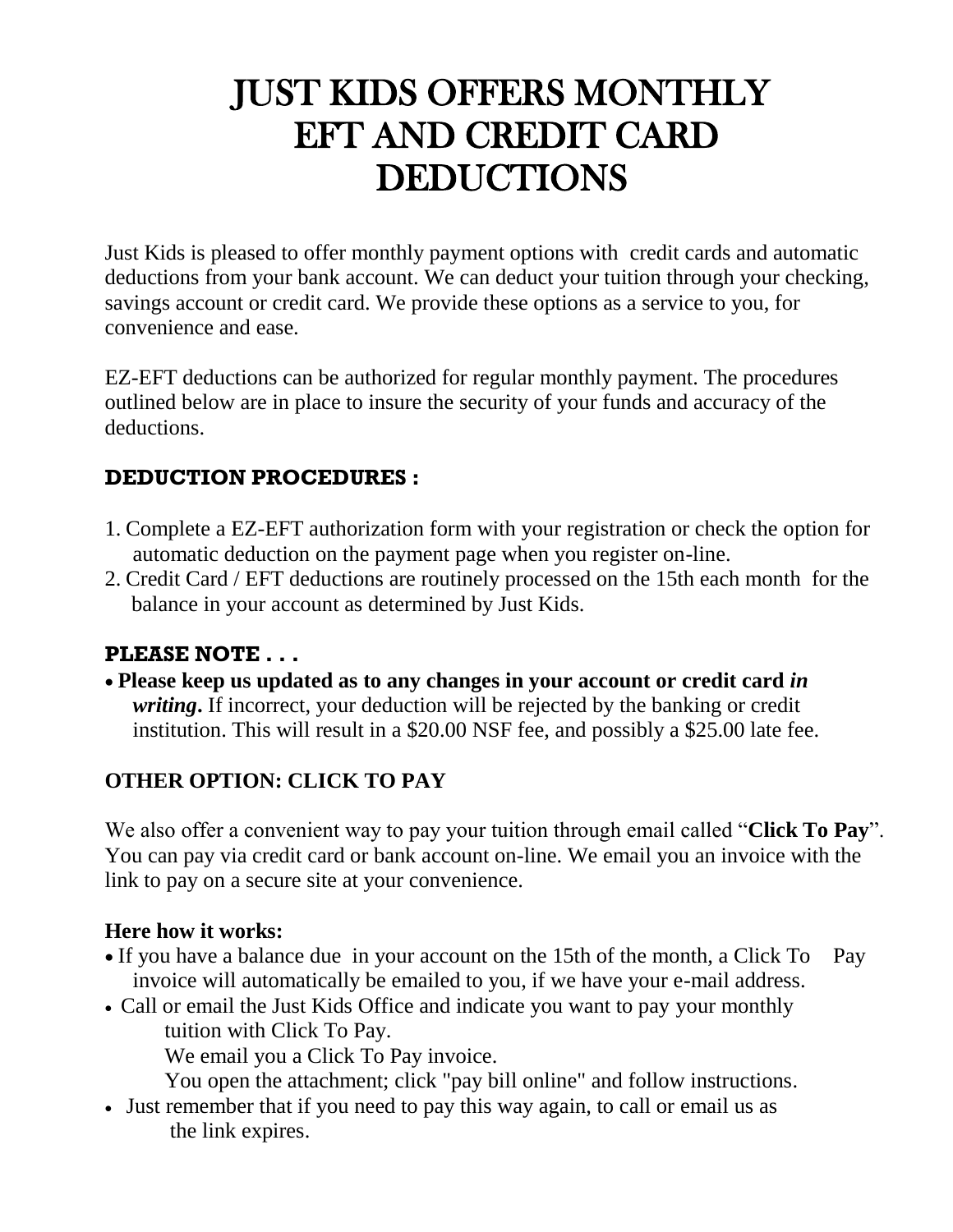

#### **EZ-EFT Authorization Form**

This simple authorization form allows us to bill your financial institution on the due date. There is no need for you to write checks, remember to mail them, or worry about late fees. Your record of payment will be listed each month on your statement and will be deducted only on the *15th* of each month.

Getting started is easy. Simply complete the authorization form included here. Attach a voided check to the form if you are using your checking account and return it to: **Just Kids, PO Box 668, Atco, NJ 08004. You can also fax the form to: 856-753-5884. This authorization is only good for the current school year.** 

*Please know that you are responsible to keep your information updated. If your account or credit card changes, you must notify us in writing (email or fax) of the new information. If your electronic payment is returned for any reason, we will charge your account a \$20 NSF fee.* 

What about security? The service uses the Federal Reserve's electronic payment network used by financial institutions nationwide, so it is absolutely secure. Consumer safeguard regulations for electronic payments are even more stringent than when you write a check.

| Choose one:<br>regular monthly deduction<br>amount of deduction: \$<br>deduction upon written notification<br>amount of deduction: \$                                                                                                                                                                                                                                                                | <b>Complete Below:</b><br>Name of Acct/ Cardholder(if different from above):<br>Cardholder's Phone #:                                                                                                                                                                                                                                                     |
|------------------------------------------------------------------------------------------------------------------------------------------------------------------------------------------------------------------------------------------------------------------------------------------------------------------------------------------------------------------------------------------------------|-----------------------------------------------------------------------------------------------------------------------------------------------------------------------------------------------------------------------------------------------------------------------------------------------------------------------------------------------------------|
| Registration fee: Indiv. \$40.00 ______________<br>Family \$70.00 ____________                                                                                                                                                                                                                                                                                                                       | Cardholder's work #:<br>Cardholder's<br>Address:<br>City:_________________State:_______Zip:________                                                                                                                                                                                                                                                       |
| (If applicable)<br>Books of FlexTickets \$                                                                                                                                                                                                                                                                                                                                                           |                                                                                                                                                                                                                                                                                                                                                           |
| Total deduction: \$                                                                                                                                                                                                                                                                                                                                                                                  |                                                                                                                                                                                                                                                                                                                                                           |
| Choose account type:                                                                                                                                                                                                                                                                                                                                                                                 |                                                                                                                                                                                                                                                                                                                                                           |
| <b>Checking Account Transfer</b><br>(voided check must be attached)<br>Savings Account Transfer                                                                                                                                                                                                                                                                                                      | Credit Card Charge<br>Type of Card:<br>Visa<br><b>MasterCard</b><br>American Express Discover                                                                                                                                                                                                                                                             |
|                                                                                                                                                                                                                                                                                                                                                                                                      | <u> 2002 - Andre Amerikan I</u>                                                                                                                                                                                                                                                                                                                           |
|                                                                                                                                                                                                                                                                                                                                                                                                      | (Credit Card Number)<br>Expiration date: __________________________________(month/year)<br>Is your credit card a FSA card? ■ Yes<br>no<br>Unfortunately, FSA cards cannot be processed through our system. Therefore, we<br>cannot accept an FSA card for payment.                                                                                        |
| I hereby authorize: and the state of the state of the state of the state of the state of the state of the state of the state of the state of the state of the state of the state of the state of the state of the state of the<br>Just Kids/ Archway Programs to make my periodic payment<br>on my behalf from the checking, savings or credit account listed<br>above and transfer it to Just Kids. | I understand that I am in full control of my payment, and if at<br>anytime decide to make changes or discontinue this service, I will<br>notify Just Kids in writing. Change of payment method will not<br>affect the terms of my tuition. Changes for late pick-up,<br>additional services or other charges will be included with my<br>monthly payment. |